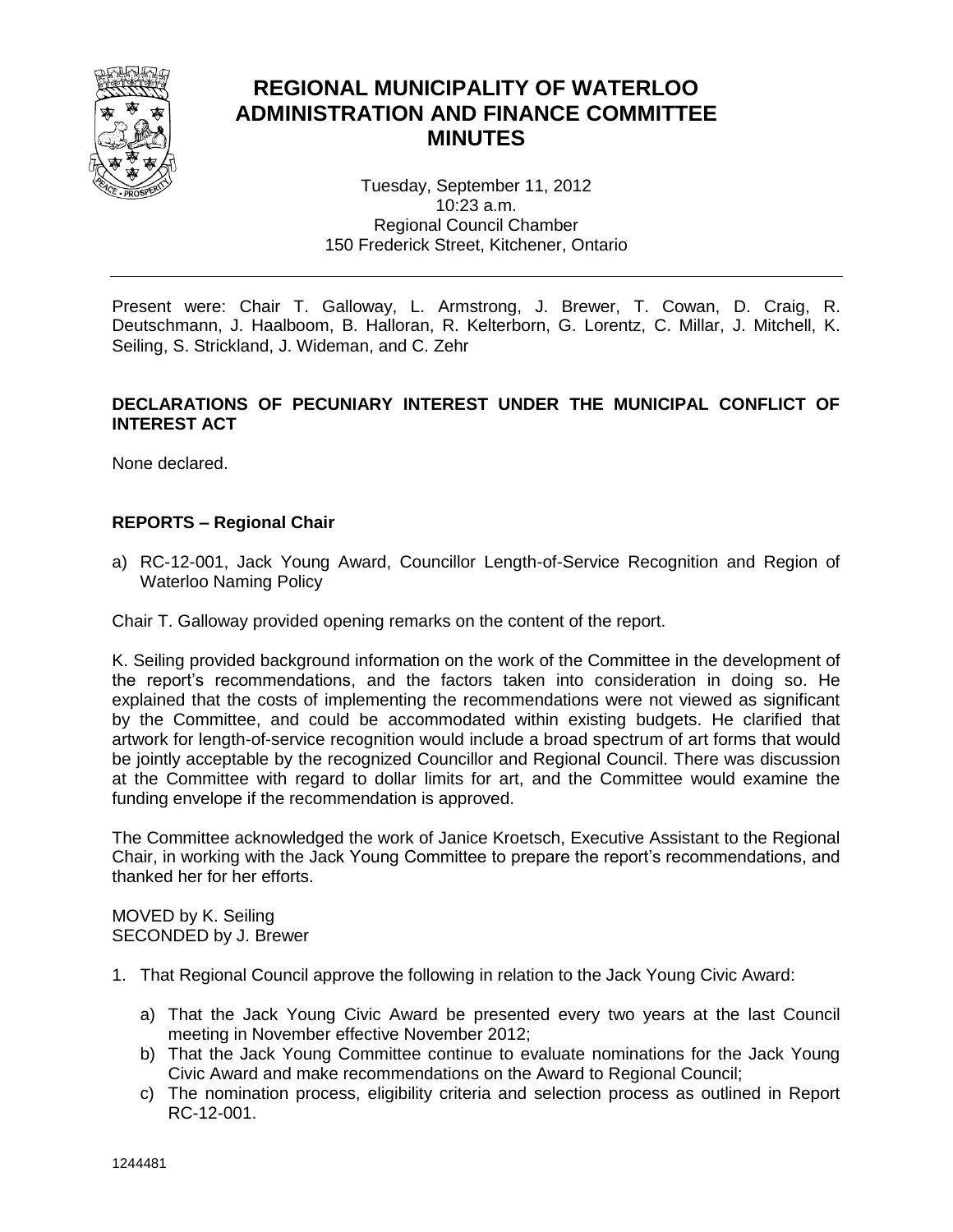- 2. That Regional Council commence the practice of periodic, official recognition of Regional Councillors' Length-of-Service in five year increments as described in Report RC-12-001.
- 3. That Regional Council approve the establishment of a Naming Policy for Region of Waterloo Facilities as described in Report RC-12-001.

CARRIED

#### **REPORTS - Finance**

b) F-12-065, Municipal Property Assessment Corporation Sale Price Index

Received for Information.

Craig Dyer, Chief Financial Officer, provided an overview of the report, noting that the reassessment of properties to January 1, 2012 values is underway. He provided detail on phase-in periods for reassessments and offered specific statistics on price indices at the provincial and regional levels. He indicated that the Committee will be provided more analysis with regard to reassessment impacts in the Region as more detailed information is released. Assessment notices are scheduled to be mailed on September 17 to owners of residential and farm properties, while owners of business properties can expect their notices in the middle of November.

C. Dyer discussed the impact of reassessment on individual properties' taxation, noting that Regional residents could expect education taxes to be reduced slightly and observing that reassessments may shift taxes between classes of properties, or between geographic areas. The Committee emphasized that reassessments have no impact on municipal revenues.

The Committee underscored the difficulty in communicating the impacts of property reassessment to residents, given the complexity of the issue. The Committee confirmed with C. Dyer that the provincial assessment increases were largely driven by price growth in the Greater Toronto Area and in Ottawa.

#### c) F-12-066, Ontario Municipal Infrastructure Strategy

Received for Information.

C. Dyer noted that the Municipal Infrastructure Investment Initiative was launched in August, and that Regional staff are awaiting details from the province on how eligibility, timelines and requirements for funding will be determined.

The Committee commented on a recent report card issued by the Federation of Canadian Municipalities on the risk to Canadian infrastructure, and the costs of bringing the infrastructure up to standard.

d) F-12-067, Support for the Town of Tillsonburg Council Resolution on Business Tax Capping

Chair T. Galloway commented on the steady reduction of the numbers of capped properties and the decreasing usefulness of capping in general.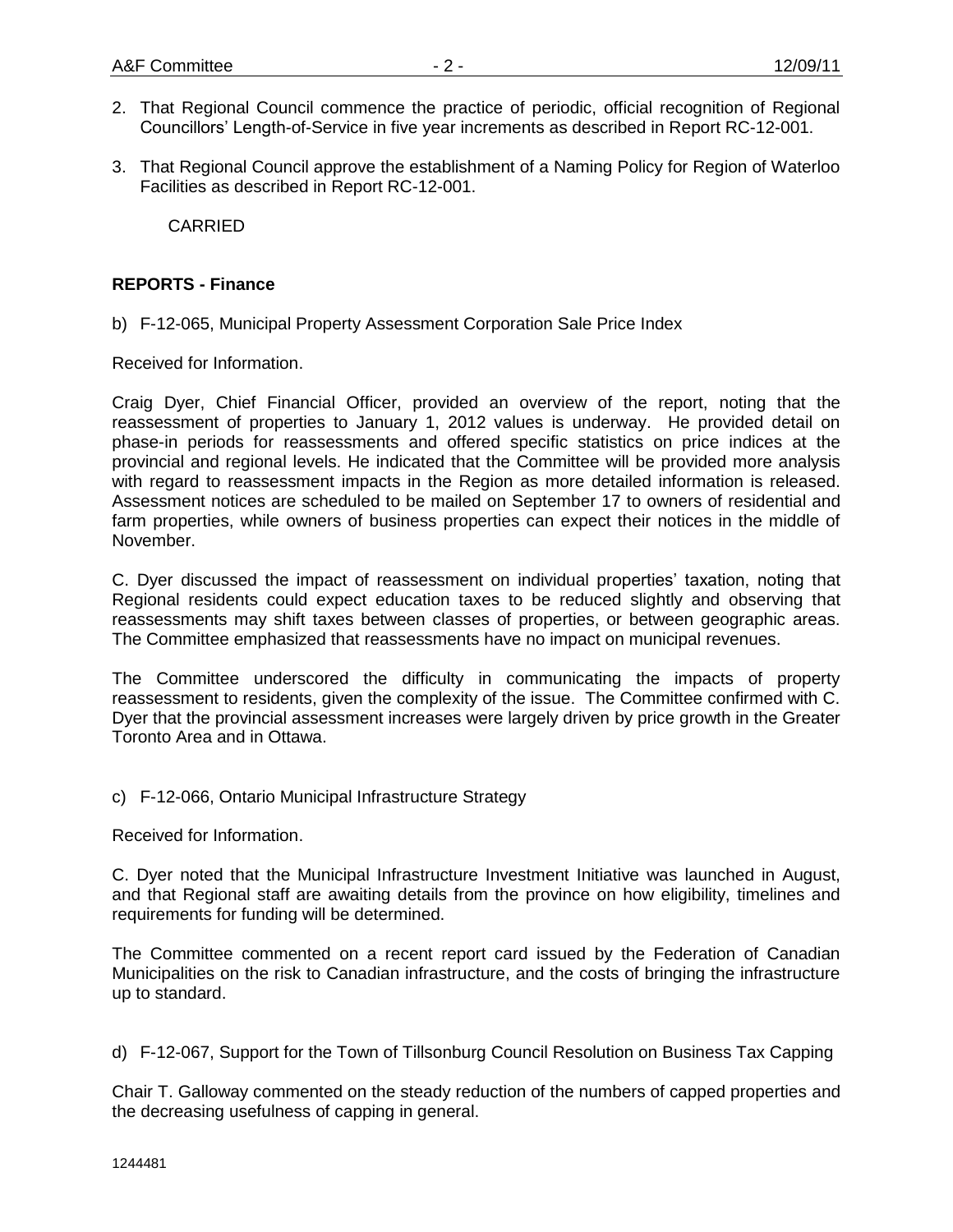#### MOVED by J. Wideman SECONDED by R. Kelterborn

THAT the Regional Municipality of Waterloo support the resolution of the Town of Tillsonburg Council attached as Appendix A to report F-12-067 requesting the Province of Ontario to amend Part IX of the Municipal Act, 2001 and related regulations to make Business Tax Capping optional at the discretion of each upper and single tier jurisdiction effective for the 2013 taxation year;

AND THAT this resolution be circulated to the Minister of Finance, the Minister of Municipal Affairs and Housing, local MPPs and the Area Municipalities.

# CARRIED

e) F-12-068, Prescribed Rates for Heads and Beds Payments in Lieu of Taxation

C. Dyer noted that the report's recommendation asks the Committee to support the request to amend the prescribed rates for "heads and beds" payments in lieu of taxation, in support of the request made by the City of Waterloo. He observed that the request was consistent with the view of Regional staff on those payments, and that a similar motion was passed by Regional Council in November 2007.

A member of the Committee recalled a meeting at the Association of Municipalities of Ontario (AMO) conference with Kathleen Wynne, Minister of Municipal Affairs and Housing, where a number of Councillors were present and where the importance of the "heads and beds" payments was emphasized to the Minister. It was observed that the issue has little traction with the province, and that municipalities need to maintain their advocacy for amending the prescribed rates.

MOVED by B. Halloran SECONDED by C. Zehr

THAT the Regional Municipality of Waterloo request the Minister of Finance to amend the prescribed rates for "Heads and Beds" payments in lieu of taxation under Section 323 of the Municipal Act to allow for inflation over the past 25 years;

AND THAT the resolution be forwarded to the Minister of Finance, the Minister of Municipal Affairs and Housing, the Minister of Health and Long Term Care, the Minister of Training, Colleges and Universities, the Association of Municipalities of Ontario, The Council of Ontario Universities, the Ontario Hospitals Association, Cities of Kitchener, Cambridge and Waterloo and the local Members of Provincial Parliament.

# CARRIED

#### **OTHER BUSINESS**

a) Council Enquiries and Request for Information Tracking List was received for information.

#### **NEXT MEETING – September 25, 2012**